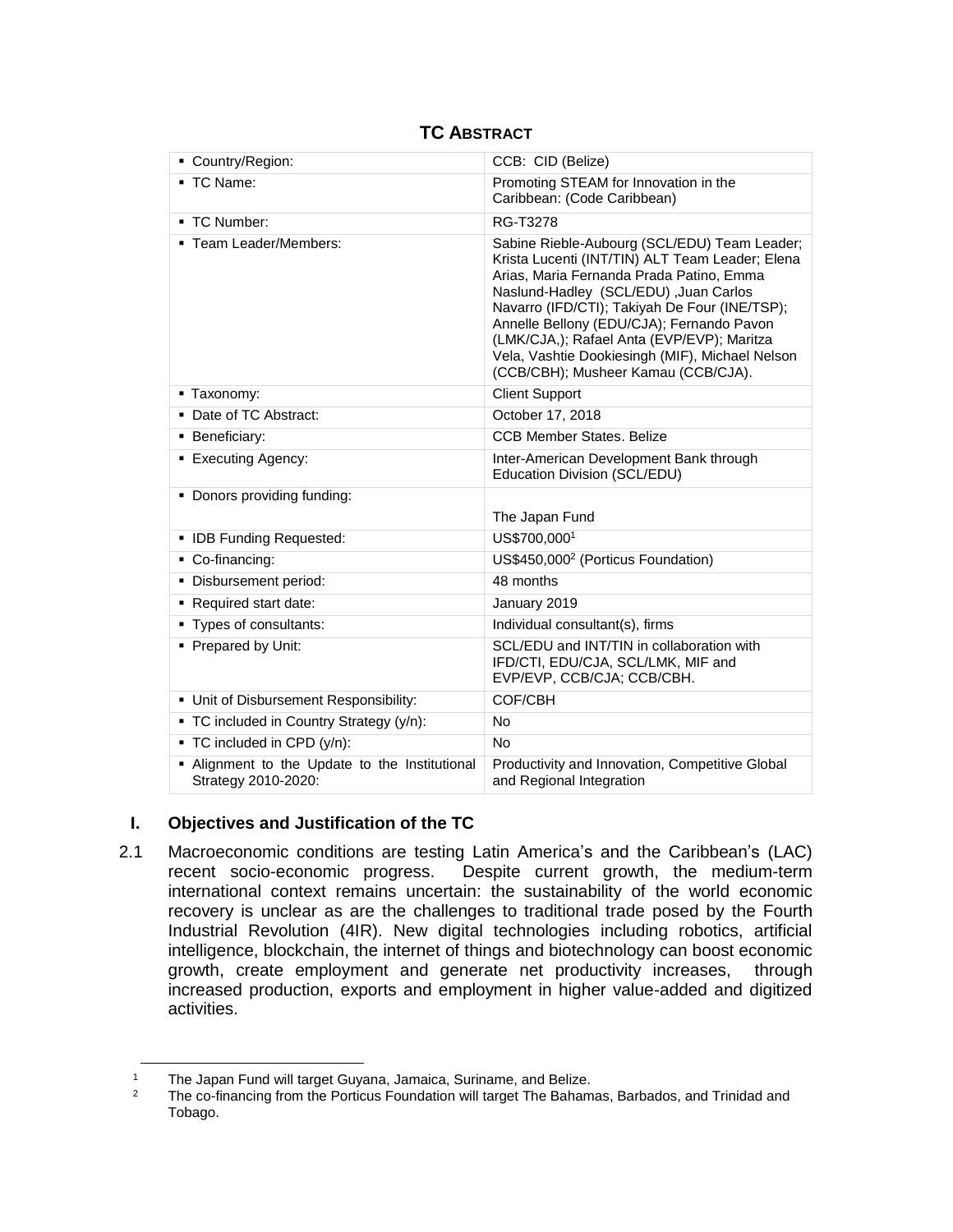- 2.2 The internet and technology facilitate communications, shorten value chains through additive manufacturing, offer digital services opportunities that do not require economies of scale and redefine the traditional boundaries between goods and services. Accordingly, global trade in the twenty-first century covers physical goods and services that are: (i) conveyed through traditional channels, (ii) produced, consumed and delivered by means of digital platforms, and (iii) by nature entirely digital and intangible.<sup>3</sup>
- 2.3 The digital economy accounted for 15 percent of global productivity in 2005 and is expected to reach 25 percent by 2025.<sup>4</sup> However, the impact of digitization by country is uneven: developed economies tend to lag emerging economies in job creation by almost 25 percent since emerging markets are more export-oriented and driven by tradable sectors. Therefore, developing countries tend to gain more from digitization's effect on employment than from its influence on growth, creating an opportunity for LAC. The World Economic Forum (WEF) estimates that for every 10-point increase in a country's digitization score,<sup>5</sup> there is a 1.02 percent drop in the unemployment rate.<sup>6</sup> The overall impact of digital transformation across industries creates a net gain of 2.1 million jobs by 2025,  $7$  as jobs gained by new subsectors offset those lost to automation. Countries can mitigate rises in unemployment by providing the appropriate education.
- 2.4 The implications of the progress in the digital economy are therefore very relevant for policy decisions. The impact of innovative technologies, particularly robotics and artificial intelligence, on the level and quality of employment can be seen in areas ranging from compensatory mechanisms for affected sectors to the design of new education plans. The repercussions will be particularly important in contexts characterized by slow employment growth or a rapidly expanding working age population.<sup>8</sup>
- 2.5 Readiness of the Caribbean education system for the digital economy. Although the Governments in the Caribbean have long prioritized education, learning outcomes in the region are low. That is, "passing rates in the Caribbean Secondary Education Certificate (CSEC) in Math and English are around 45% on average and it is not better in other subjects like Chemistry, or Information Technology." <sup>9</sup> Education is also unequal. Available data for Trinidad and Tobago (PISA 2015) indicates that learning in science among the rich and poor students differs by 82 points; that is, about 2.5 years as 30 points difference translate into 1 year of schooling.<sup>10</sup> Youth unemployment is high in the Caribbean reaching 31% of 15-24 year olds in 2015 compared to 16% in

l <sup>3</sup> http://repositorio.cepal.org/bitstream/handle/11362/42316/1/S1700860\_en.pdf<br><sup>4</sup> https://www.ugfarum.cra/gaanda/2017/01/be.ekille.you.paad.ta.guggaad.in.th

https://www.weforum.org/agenda/2017/01/the-skills-you-need-to-succeed-in-the-digital-economy-andhow-to-get-them/

<sup>&</sup>lt;sup>5</sup> The Digitization Index is a composite score that calculates the level of a country's digitization using 23 indicators to measure the following six key attributes: ubiquity, affordability, reliability, speed, usability and skill. The Digitization Index measures a country's level of digitization on a scale of 0 to 100, with 100 signifying the most advanced, to identify its distinct stage of digital development: constrained, emerging, transitional, or advanced.

<sup>6</sup> http://www3.weforum.org/docs/GITR/2013/GITR\_Chapter1.2\_2013.pdf

<sup>7</sup> http://reports.weforum.org/digital-transformation/creating-a-workforce-for-the-machine-age/<br>http://reports.weforum.org/digital-transformation/creating-a-workforce-for-the-machine-age/

<sup>8</sup> http://repositorio.cepal.org/bitstream/handle/11362/42316/1/S1700860\_en.pdf<br>Menice Barre Terrede, 2014, Youth Unemployment in the Caribbean, World B

Monica Parra-Torrado. 2014. Youth Unemployment in the Caribbean. World Bank. Caribbean Knowledge Series. Page

<sup>10</sup> OECD. PISA 2015. Vol1, Table 1.6.4a.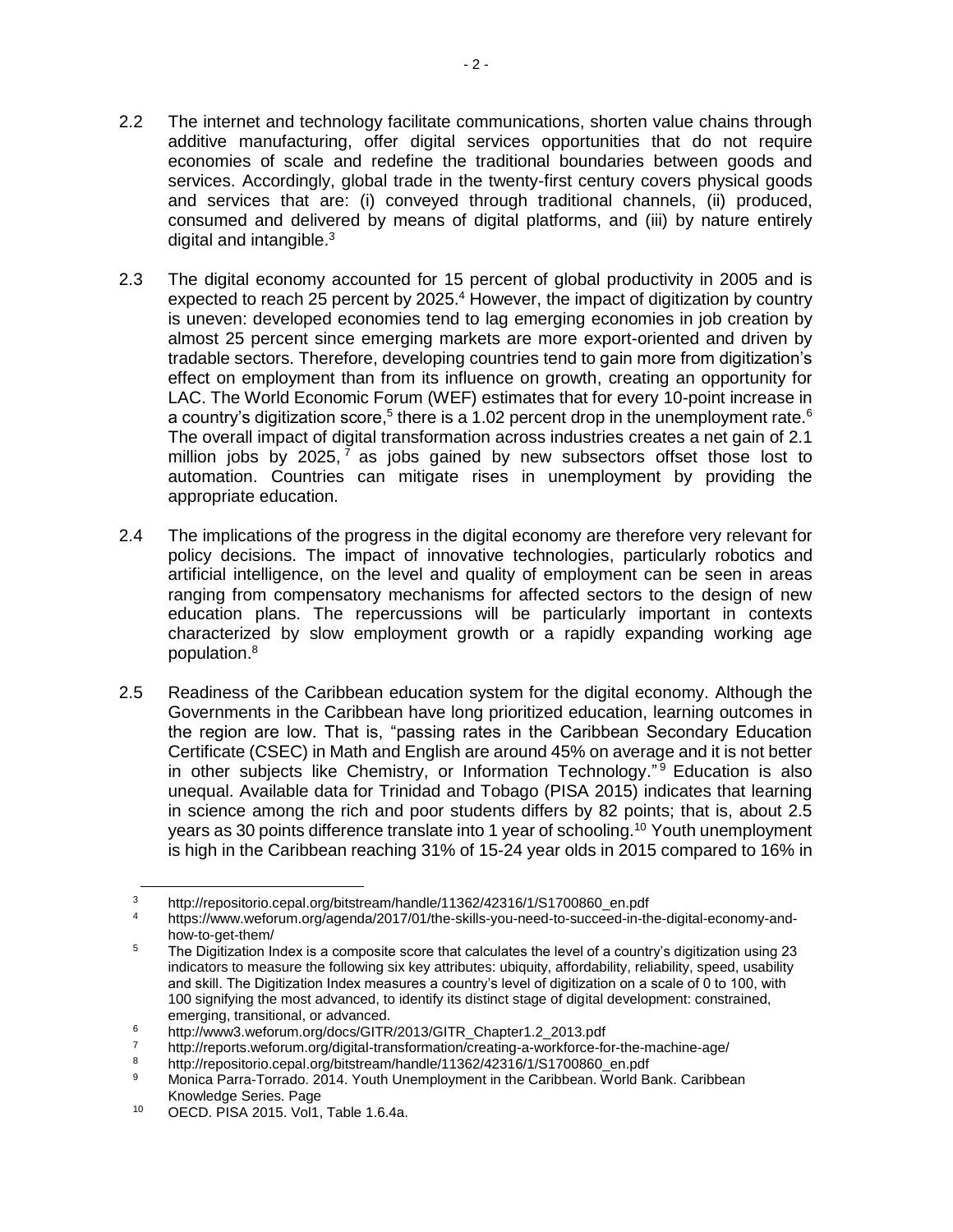Latin America (see Table 1). Existing literature points to both individual and systemic factors as explanations for the high unemployment rate including: (i) lack of relevant skills for the job market and educational deficiencies; (ii) lack of job experiences and limited knowledge of how to apply for jobs or how to behave in a work environment (lack of life skills); (iii) supply driven nature of many technical and vocational training programs that are considered irrelevant by employers; and (iv) limited job opportunities due an economic context characterized by low economic growth, high fiscal deficits and high levels of public debt.<sup>11</sup>



Source: IDB own calculations Labor market and Social Security Information System, SIMS.

2.6 STEAM in the Caribbean. The Caribbean region still lags behind in Science, Technology, Engineering, Arts, and Mathematics (STEAM). For example, enrolment in science at the secondary level is low: current enrolment rates range between 2-7 percent, compared to an average of 10 percent in OECD countries, and of 13 – 18 percent in strong research and innovation economies such as Germany, France, Ireland, United Kingdom and also the People's Republic of China.<sup>12</sup> In the Caribbean, weak research and development infrastructure, combined with little collaboration with the private sector and universities, have caused a dearth in STEAM skills for innovation. This is creating a mismatch between the needs of the private sector for innovation – 59 percent intend to innovate in the next three years, up from only 26 percent in the past three years<sup>13</sup> - and the knowledge and skills being developed in the educational system. It is however interesting to note that girls outperform boys in science in the Caribbean. Available assessment data from secondary education show that performance in Math has become more equal, whereas in science, girls tend to outperform boys (with the exception of Guyana in 2013).

 $\overline{\phantom{a}}$ 

<sup>11</sup> Caribbean Development Bank. 2015. Youth are the Future. The imperative of youth employment for sustainable development in the Caribbean.

<sup>12</sup> https://www.oecd.org/dev/americas/Overview\_LEO2017.pdf<br>13 https://blogs.jpdb.org/orgibberg.dov.trande/private.godor.org

<sup>13</sup> https://blogs.iadb.org/caribbean-dev-trends/private-sector-and-entrepeneurship/2017/04/05/5-obstaclesto-overcome-for-a-more-productive-caribbean/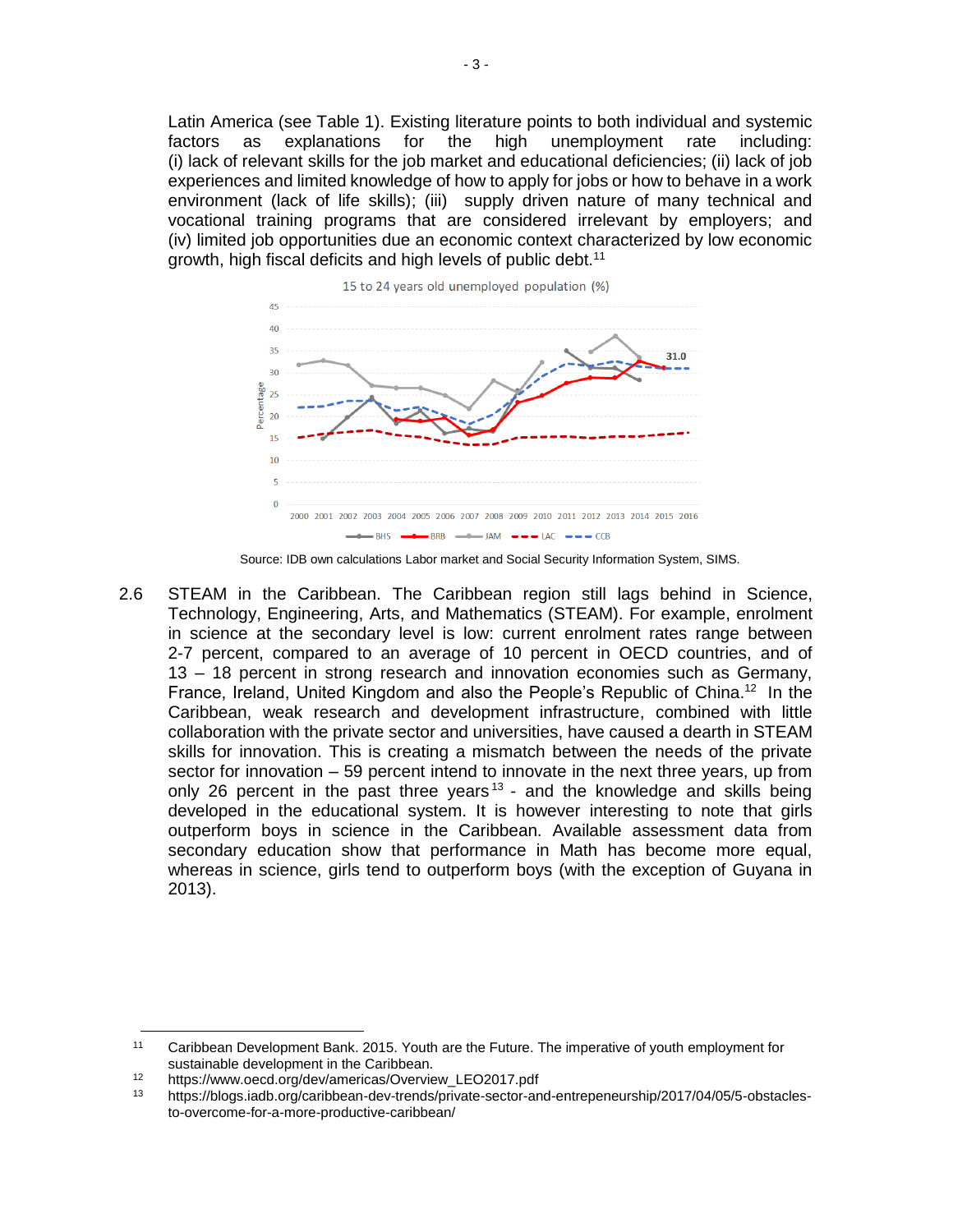|            | Students' passing rate (%) in Math: Total    |        |        |        |        |        |        |        |        |
|------------|----------------------------------------------|--------|--------|--------|--------|--------|--------|--------|--------|
|            | 2014<br>2013                                 |        |        | 2015   |        |        |        |        |        |
| Pais       | Female                                       | Male   | Total  | Female | Male   | Total  | Female | Male   | Total  |
| <b>BRB</b> | 40.222                                       | 44.058 | 41.818 | 52.354 | 61.932 | 56.357 | 61.963 | 61.963 | 62.130 |
| GUY        | 26.797                                       | 30.416 | 28.139 |        |        |        |        |        |        |
| MAL        | 31.624                                       | 32.185 | 31.842 |        |        |        |        |        |        |
| TTO        | 31.696                                       | 32.886 | 32.197 | 42.693 | 43.118 | 42.875 | 50.033 | 50.033 | 51.041 |
| Region     | 32.585                                       | 34.886 | 33.499 | 47.524 | 52.525 | 49.616 | 55.998 | 55.998 | 56.586 |
|            |                                              |        |        |        |        |        |        |        |        |
|            | Students' passing rate (%) in Science: Total |        |        |        |        |        |        |        |        |
|            |                                              | 2013   |        | 2014   |        | 2015   |        |        |        |
| Pais       | Female                                       | Male   | Total  | Female | Male   | Total  | Female | Male   | Total  |
| <b>BRB</b> | 68.122                                       | 74.46  | 71.598 | 60.563 | 64.344 | 62.582 | 59.919 | 50.579 | 55.138 |
| GUY        | 69.92                                        | 76.582 | 72.43  |        |        |        |        |        |        |
| MAL        | 71.827                                       | 65.129 | 68.802 |        |        |        |        |        |        |
| TTO        | 68.303                                       | 51.597 | 60.158 | 64.627 | 49.502 | 57.216 | 65.610 | 53.246 | 59.773 |

Region 69.543 66.942 68.247 62.595 56.923 59.899 62.765 51.913 57.456

Sources:

1. BRB & TTO DATA FROM CCB MICRODATA

2. GUY & JAM DATA FROM CXC COUNTS

Source: IDB/CIMA own calculations. CXC data, various years.

- 2.7 Considering the overall shortage of human capital for the digital economy in the Caribbean, existing tech companies lack gender and racial diversity. Companies have recognized that a more diverse workplace means a better grasp of customer needs which translates into increased sales and bigger profits. For the past three years, more than a dozen technology companies including Google, Apple, Facebook, Microsoft and Twitter, have reported that the industry remains overwhelmingly white and male. Women make up about 30 percent of the tech workforce and hold an average of just 18.5 percent of tech-related roles in those five companies. According to a report from software company Atlassian, black and Latino employees respectively account for about 2 percent and 3 percent of the tech workforce.<sup>14</sup> Consequently more efforts are needed to attract young women to STEAM subjects in school but also in technical education to make them more prominent in the technology sector in the future; but in the Caribbean more young men have to be motivated to participate in science allowing them to enter the tech industry.
- 2.8 In recent years, several initiatives have been developed to expand access to computer science and coding in schools around the world (code.org, hour of code, and many others) to increase female participation in STEAM areas, but also to enhance creativity, thinking structure and fluidity. One of these initiatives is the Code Next program, developed by the MIT Media Lab - in collaboration with Google. <sup>15</sup> The program initially created a curricula of STEAM activities that was taught at a select group of the historically black and Latino colleges and universities in the United States. Code Next provides learning experiences and curricula content with the aim of creating the next generation of Computer Scientists, Inventors, Innovators and Engineers. To this end, students are taught a variety of topics that are organized in modules. The topics include: Computer Science and Programming, Computational Design and Animation, Microcontroller Systems, Game Design, Digital Fabrication, Music, Wearable Technology, Engineering, Mathematics. In addition, CODE NEXT teaches life skills, such as, Leadership, College Preparatory Skills, teamwork, critical thinking and problem solving, and communication skills. The courses are taught using MIT's world class pedagogical and methodological approaches combining technical skills

 $\overline{\phantom{a}}$ 

<sup>14</sup> https://www.cnet.com/news/startups-could-be-key-to-fixing-silicon-valleys-diversity-problem/

<sup>15</sup> See https://www.media.mit.edu/groups/code-next/overview/.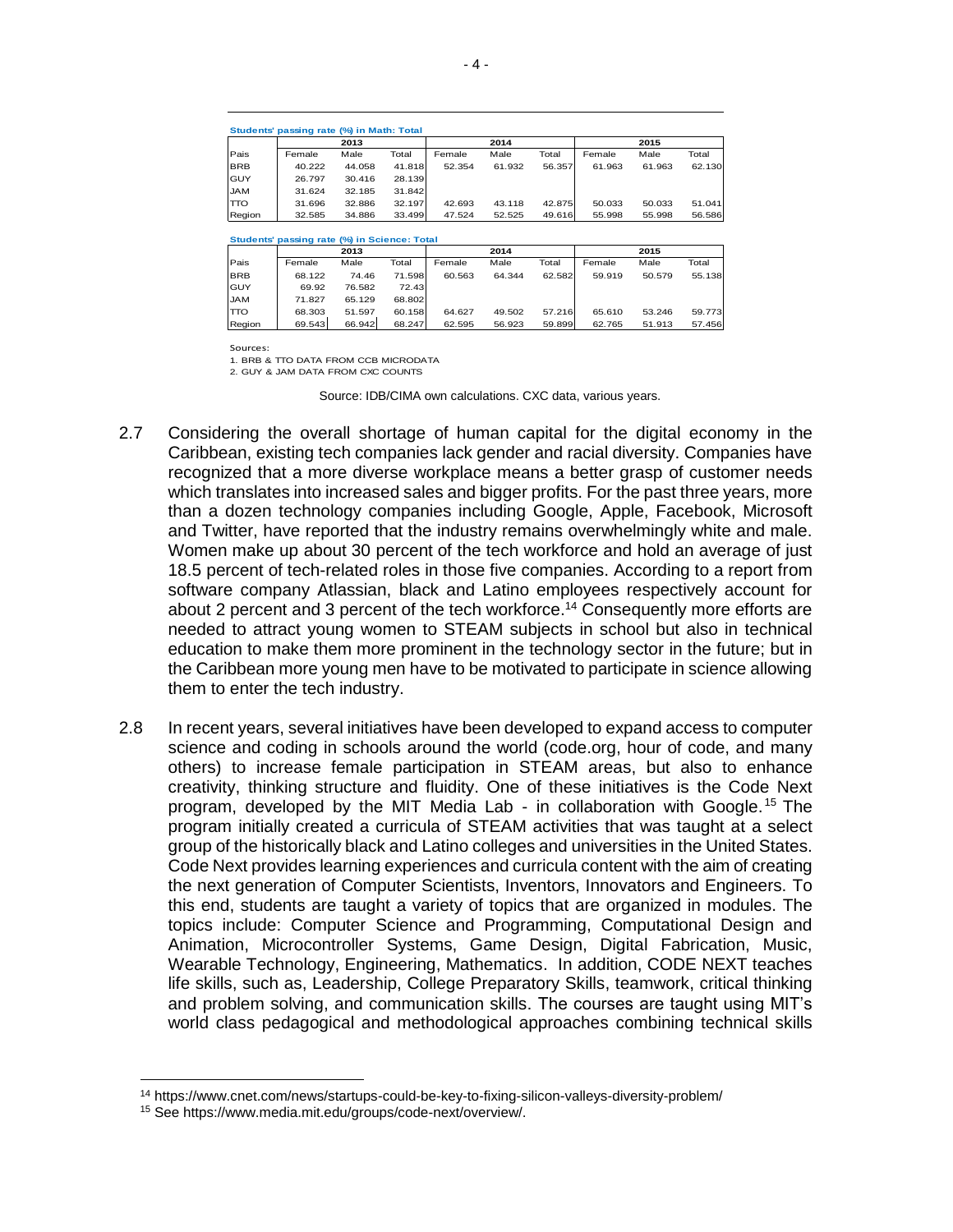with the teaching of life skills. Code Next<sup>16</sup> and its personnel have both experience in content development and training of trainers and are committed to providing comprehensive and culturally resonant curricular experiences.

- 2.9 **Enhancing STEAM in the Caribbean in secondary and tertiary education**. **The goal of this technical cooperation grant (TC) is to contribute to expanding technological skills (such as coding), life and entrepreneurial skills, which are key to innovation and diversification in the secondary education system; and improve the transition of youth (ages 13-15) from school to work (S2W) and increase their employability and overall ability to achieve their potential by developing technological and life skills that foster the whole development of the person/youth.** The objectives of this Technical Cooperation Grant (TC) are threefold: (i) to demonstrate an effective approach in secondary education to address the needs of disadvantaged youth in the CARICOM countries and strengthen their STEAM, life and entrepreneurial skills which could eventually be integrated into the education system of the participating countries. To ensure that the required capacity is created in schools, the proposed operation will train a pool of coaches from tertiary education who in turn will teach secondary school students in the STEAM topics listed above, exposing them early on to technology coupled with life-skills<sup>17</sup> and entrepreneurial skills to foster the development of the whole child/youth. This objective strives to demonstrate how STEAM and life and entrepreneurial skills development can be integrated into secondary school, and create a mechanism for strengthening incountry capacity to help implement the approach; (ii) to establish a mechanism between the Ministries of Education and the private sector to ensure that chosen areas are driven by and well aligned with job opportunities in the participating countries; and (iii) to affect systemic changes at the participating Ministries of Education by producing a plan for scaling up the initiative and to have more policy dialogue on STEAM and the integration of technological, life and entrepreneurial skills in secondary schools. To address the gender issues mentioned above, particularly focus will be given to a mentorship program to ensure that there is a gender balance with girls being able to enter the technology industry and boys to complete schooling and enter the labour market.
- 2.10 The TC is consistent with the Ninth General Capital Increase and the Updated Institutional Strategy 2010-2020 (GN-2788-5): to increase innovation and competitiveness; Social Development Strategy in terms of training labour markets; and the Education and Early Childhood Development Framework (GN-2708-5) and Integration Strategy of promoting integration of the CARICOM countries. This TC addresses two of three structural constraints laid out in the Updated Institutional Strategy 2010-2020: productivity and innovation and economic integration.

# **II. Description of Activities and Results**

 $\overline{\phantom{a}}$ 

3.1 **Component 1: Preparation of Assessment of existing Regional STEAM Programs.** The objective of Component 1 is to undertake an assessment of existing STEAM programs at both the secondary and tertiary education level<sup>18</sup> in the seven

<sup>16</sup> Code Next will be customized to the Caribbean region and will then be called "Code Caribbean". <sup>17</sup> Life skills include: leadership, college mentoring, responsibility, creativity, communication, public

speaking and presentation, teamwork and collaboration, critical thinking and problem solving. <sup>18</sup> At the tertiary level, a particular focus will be given to engineering and computer science programs to

ensure that they meet requirements of the 4<sup>th</sup> industrial revolution.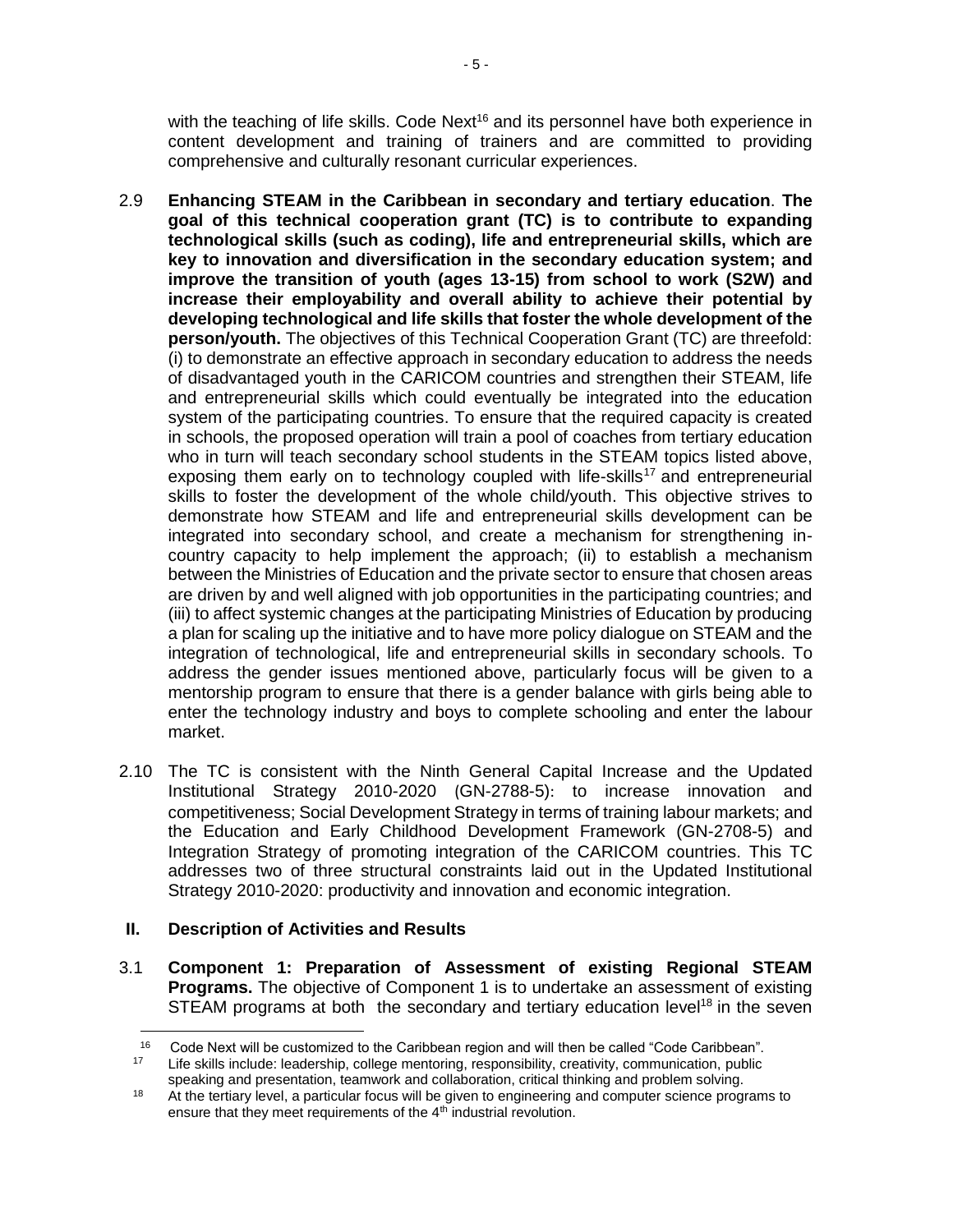countries. TC resources will be used to obtain Technical Assistance (TA) to conduct the assessment in each country. CODE Next will provide a framework for the assessment and consolidate the results. The gap assessment will focus on the following aspects: (i) mapping of existing programs in each country at both the secondary and tertiary education level and subsequent gap assessment; (ii) an assessment of the structure and content and implementation of the existing programs; and (iii) survey of businesses to assess demands for current and future digital skills to help the education system to better respond to these emerging demands. Pending the results of these assessments, the final analysis would suggest new programs for implementation tailored to the specific context of the participating countries<sup>19</sup> and/or additional areas to make current programs more comprehensive. <sup>20</sup> The results of the Gap analysis will then be used to make a final decision of the countries to be included in the implementation of the CODE Caribbean program on a pilot basis.<sup>21</sup> Possible selection criteria will include: (i) existence, scope and scale of existing STEAM programs; (ii) readiness of the education system to implement the initiative; and (iii) availability of national partner organizations that can collaborate with the Ministries of Education in the implementation of the program.

- 3.2 **Component 2: Development of Regional Strategic Framework for Implementation.** The objective of Component 2 would be for Code Next to develop a framework for implementing the program Code Caribbean in the Caribbean region considering country specific aspects of the four countries chosen. TC resources will be used to contract TA to develop the framework in partnership with local schools, universities and training institutions which would include: (i) recommendations on which four (4) countries to include I for the implementation of the Code Caribbean program based on the results of the gap assessment<sup>22</sup>; (ii) development of the Train the trainers program where University students would be trained to educate high school students; (iii) integration of entrepreneurship modules into the Code Caribbean program allowing youth to develop an entrepreneurial mindset; (iv) creation of a mentorship model for the youth targeting both boys and girls<sup>23</sup>; (v) preparation of activities for parents to help them appreciate careers in technology; and (vi) proposal of a mechanism to ensure close collaboration with the private sector and Ministries of Education and guidelines for making it operational.
- 3.3 **Component 3: Implementation of the CODE Caribbean pilot program in at least four countries.** Component 3 would utilize the results of the assessment and regional framework to implement the Code Caribbean program in (4) selected countries during

<sup>19</sup> <sup>19</sup> All countries expressed interest to participate.<br><sup>20</sup> As part of a regional Technical Cooperation G

As part of a regional Technical Cooperation Grant (ATN/CO-16694-RG) from the Competitiveness, Technology and Innovation division of the IDB (IFD/CTI), a survey of 13 Caribbean countries will be conducted to gather firm-level data on innovation, use of digital technologies, firm performance, gender. It is expected that results from the survey will inform the gap analysis under component 1.

<sup>&</sup>lt;sup>21</sup> The current project is considered Phase I as the Multi-lateral Investment Fund (MIF) is preparing an additional grant proposal to ensure that eventually all 7 countries will benefit from the initiative. The MIF financing is then considered Phase II.

<sup>&</sup>lt;sup>22</sup> Criteria for readiness could include: (i) existing STEAM activities in education system; (ii) presence of a national implementation agency/partner; (iii) willingness of private sector / business to play an active role in the implementation of the CODE Next program and to participate in discussions with Ministries of Education of how to foster STEM in the education sector.

 $23$  The TC will coordinate with MIF projects that have focused on entrepreneurship such as the Youth Business Trusts in JA, BA, TT. The MIF is also planning to conduct a digital assessment of these organizations.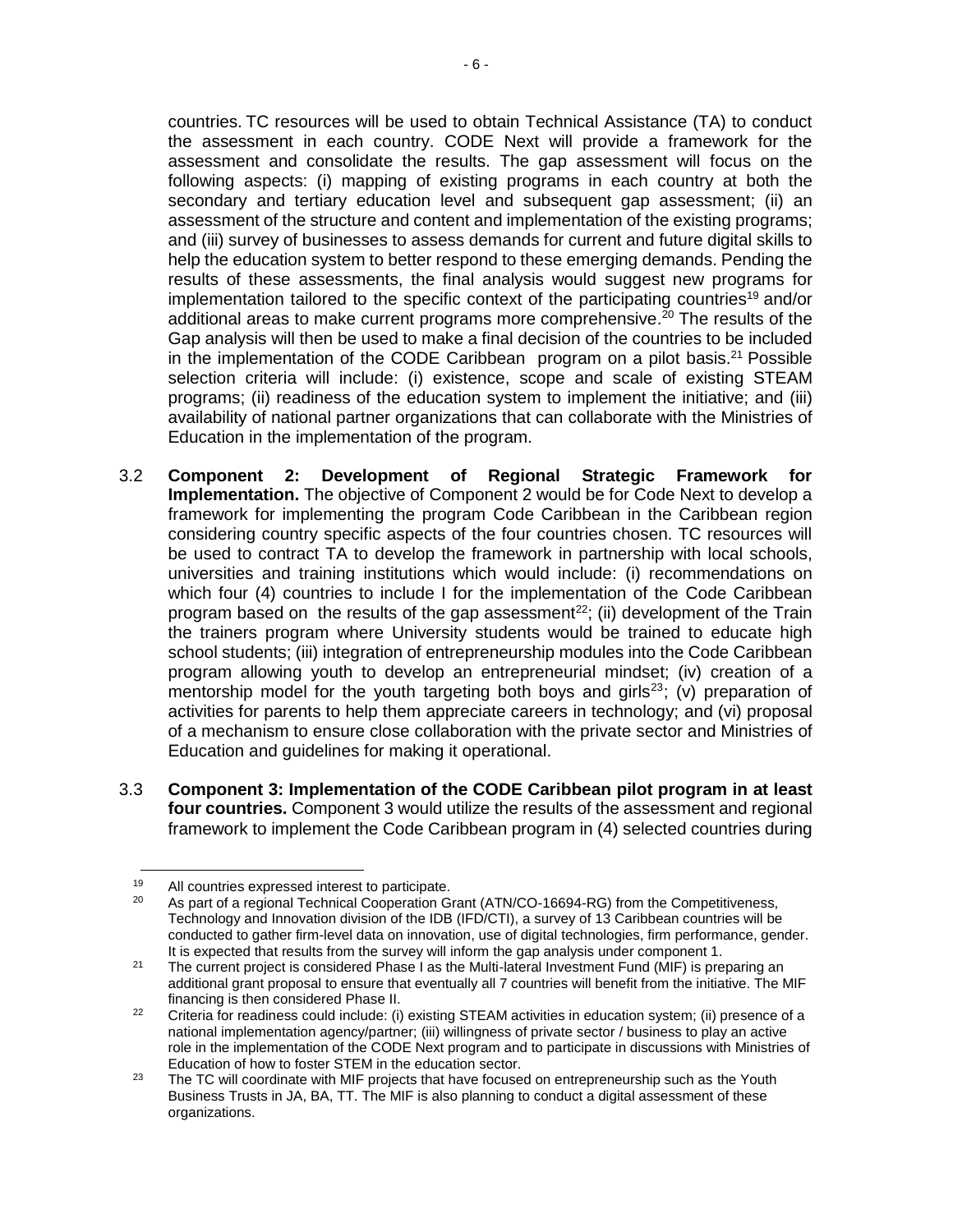Phase I. To this end, TC resources will be used to contract a national organization responsible for the implementation of the program in close collaboration with the Ministry of Education (MOE). The implementation agency will be responsible for: (i) acquiring required resources and materials to successfully implement the CODE Caribbean program; (ii) training the trainers for the Code Caribbean program<sup>24</sup>; (iii) selecting the participating secondary schools with the MOE; (iv) collecting baseline and administrative data of participants; (v) implementing the mentor program for girls; (vi) establishing a mechanism for continued collaboration between MOE and business/private sector; and (vii) developing a plan to scale up the initiative to additional schools / national system ensuring sustainability of the program in the respective country.

3.4 **Component 4: Regional Coordination, Evaluation and Dissemination of Results.** TC resources will be used to contract TA to ensure that goals of the project are met but also to work with the participating countries on eventually scaling up the initiative to additional schools and institutions and additional countries in the region. This would include; (i) contracting a consultant to oversee the implementation of the TC and the development of a transition plan to scale-up the initiative to more schools at the national level of each country, creating ownership and sustainability in country; (ii) organizing National Workshops to launch the initiative and to present launch workshops; (iii) coordination of an impact evaluation to measure the medium-term effect of the interventions for participants; and (iv) organization of one regional workshop where the results of the impact evaluation can be presented to all countries. International TA will be contracted that will be responsible to design and implement an impact evaluation of the program including a longitudinal study comparing Code Caribbean participants with peers who did not participate in the program to assess the effect of the program on the youth's self-assessments and employability (see detailed proposal).

### **III. Budget**

3.1 **Budget.** The total cost of this TC will be US\$1,150,000 of which the Japan Special Fund will contribute US\$700,00 and the Porticus Foundation US\$450,000.

| <b>Activity/Component</b> | <b>Description</b>                                                             | <b>IDB/Fund</b><br><b>Funding</b> | <b>Co-financing</b><br><b>Porticus</b> | <b>Total Funding</b> |
|---------------------------|--------------------------------------------------------------------------------|-----------------------------------|----------------------------------------|----------------------|
| Component 1               | Preparation of<br>Assessment of<br>existing Regional<br><b>STEM Programs</b>   | 54,400                            | 39,400                                 | 93,800               |
| Component 2               | Development of<br><b>Regional Strategic</b><br>Framework for<br>Implementation | 20,800                            | 15,200                                 | 36,000               |
| Component 3               | Implementation of<br>pilot programs in                                         | 382,902                           | 310,902                                | 693,804              |

#### **Indicative Budget (US\$)**

 $24$ The CODE Next US program has trained "Master trainers" who in turn taught students to serve as teachers to younger students. The approach is called "Learn to teach and teach to learn."